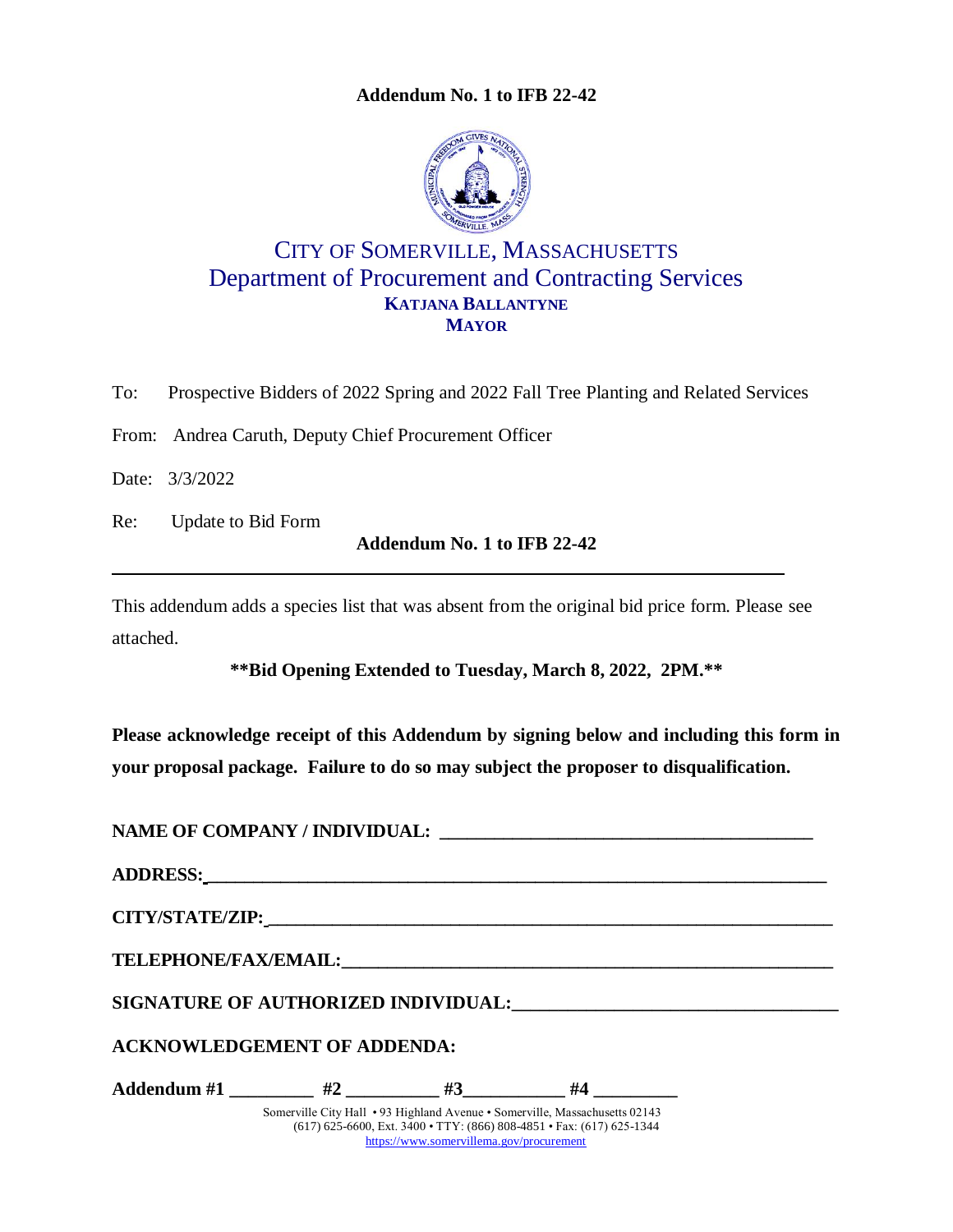List of SHADE TREE SPECIES available, including common name, scientific name, caliper size, and the number of trees available for that species and caliper size. For a list of species that the City of Somerville currently plants as street trees, please refer to Recommended Species list.

*\*Attach multiple sheets if applicable.*

| <b>Shade Trees</b>            |                               |              |           |             |  |  |  |  |
|-------------------------------|-------------------------------|--------------|-----------|-------------|--|--|--|--|
| <b>Common Name</b>            | <b>Scientific Name</b>        | Caliper Size | Number    | Number      |  |  |  |  |
| (include cultivar or variety) | (include cultivar or variety) | (range)      | Available | Available   |  |  |  |  |
|                               |                               |              | (B&B)     | (Bare Root) |  |  |  |  |
|                               |                               |              |           |             |  |  |  |  |
|                               |                               |              |           |             |  |  |  |  |
|                               |                               |              |           |             |  |  |  |  |
|                               |                               |              |           |             |  |  |  |  |
|                               |                               |              |           |             |  |  |  |  |
|                               |                               |              |           |             |  |  |  |  |
|                               |                               |              |           |             |  |  |  |  |
|                               |                               |              |           |             |  |  |  |  |
|                               |                               |              |           |             |  |  |  |  |
|                               |                               |              |           |             |  |  |  |  |
|                               |                               |              |           |             |  |  |  |  |
|                               |                               |              |           |             |  |  |  |  |
|                               |                               |              |           |             |  |  |  |  |
|                               |                               |              |           |             |  |  |  |  |
|                               |                               |              |           |             |  |  |  |  |
|                               |                               |              |           |             |  |  |  |  |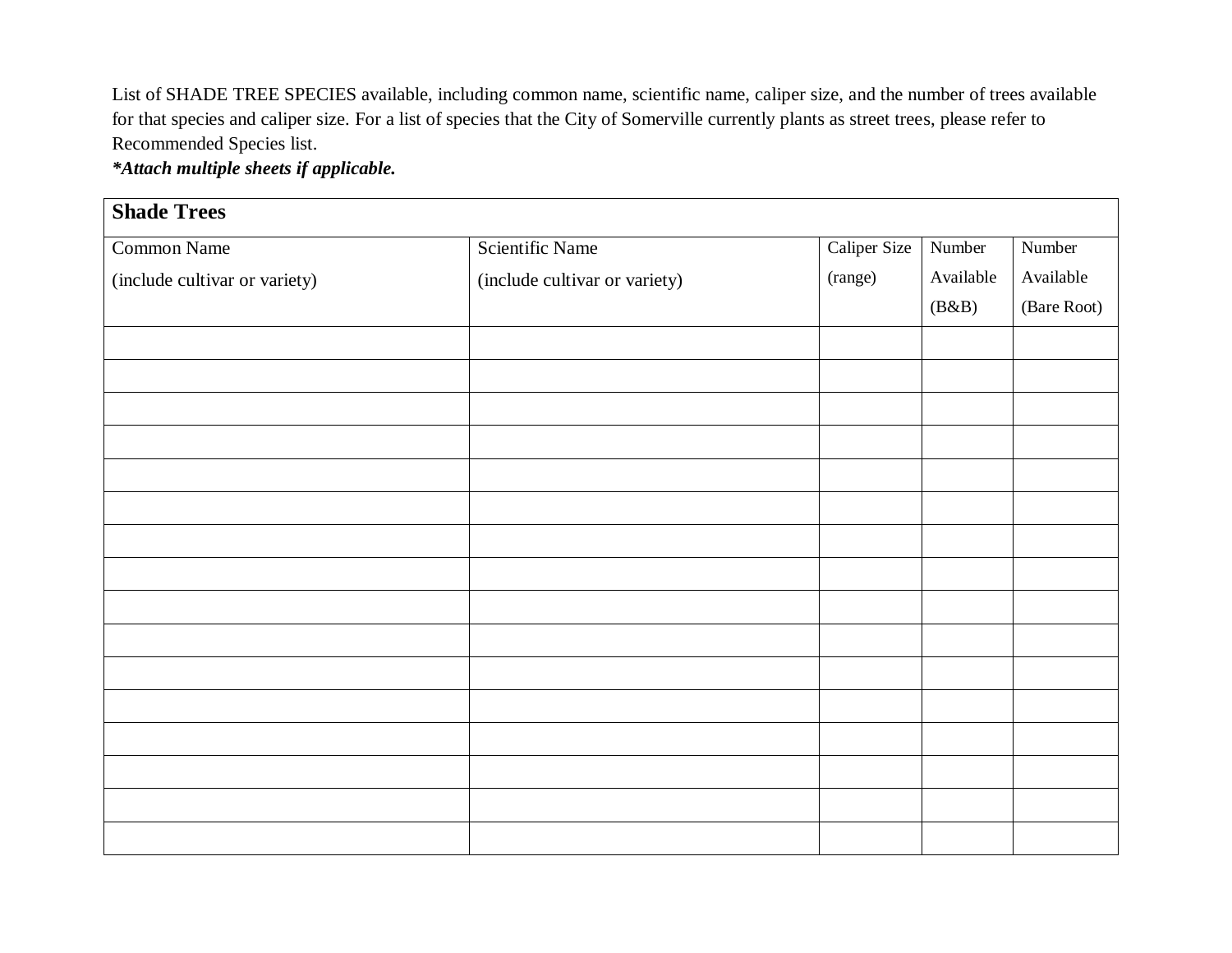List of ORNAMENTAL TREE SPECIES available, including common name, scientific name, caliper size, and the number of trees available for that species and caliper size. For a list of species that the City of Somerville currently plants as street trees, please refer to Recommended Species list.

*\*Attach multiple sheets if applicable.*

| <b>Ornamental Trees</b>       |                               |              |           |             |  |  |  |  |
|-------------------------------|-------------------------------|--------------|-----------|-------------|--|--|--|--|
| <b>Common Name</b>            | <b>Scientific Name</b>        | Caliper Size | Number    | Number      |  |  |  |  |
| (include cultivar or variety) | (include cultivar or variety) | (range)      | Available | Available   |  |  |  |  |
|                               |                               |              | (B&B)     | (Bare Root) |  |  |  |  |
|                               |                               |              |           |             |  |  |  |  |
|                               |                               |              |           |             |  |  |  |  |
|                               |                               |              |           |             |  |  |  |  |
|                               |                               |              |           |             |  |  |  |  |
|                               |                               |              |           |             |  |  |  |  |
|                               |                               |              |           |             |  |  |  |  |
|                               |                               |              |           |             |  |  |  |  |
|                               |                               |              |           |             |  |  |  |  |
|                               |                               |              |           |             |  |  |  |  |
|                               |                               |              |           |             |  |  |  |  |
|                               |                               |              |           |             |  |  |  |  |
|                               |                               |              |           |             |  |  |  |  |
|                               |                               |              |           |             |  |  |  |  |
|                               |                               |              |           |             |  |  |  |  |
|                               |                               |              |           |             |  |  |  |  |
|                               |                               |              |           |             |  |  |  |  |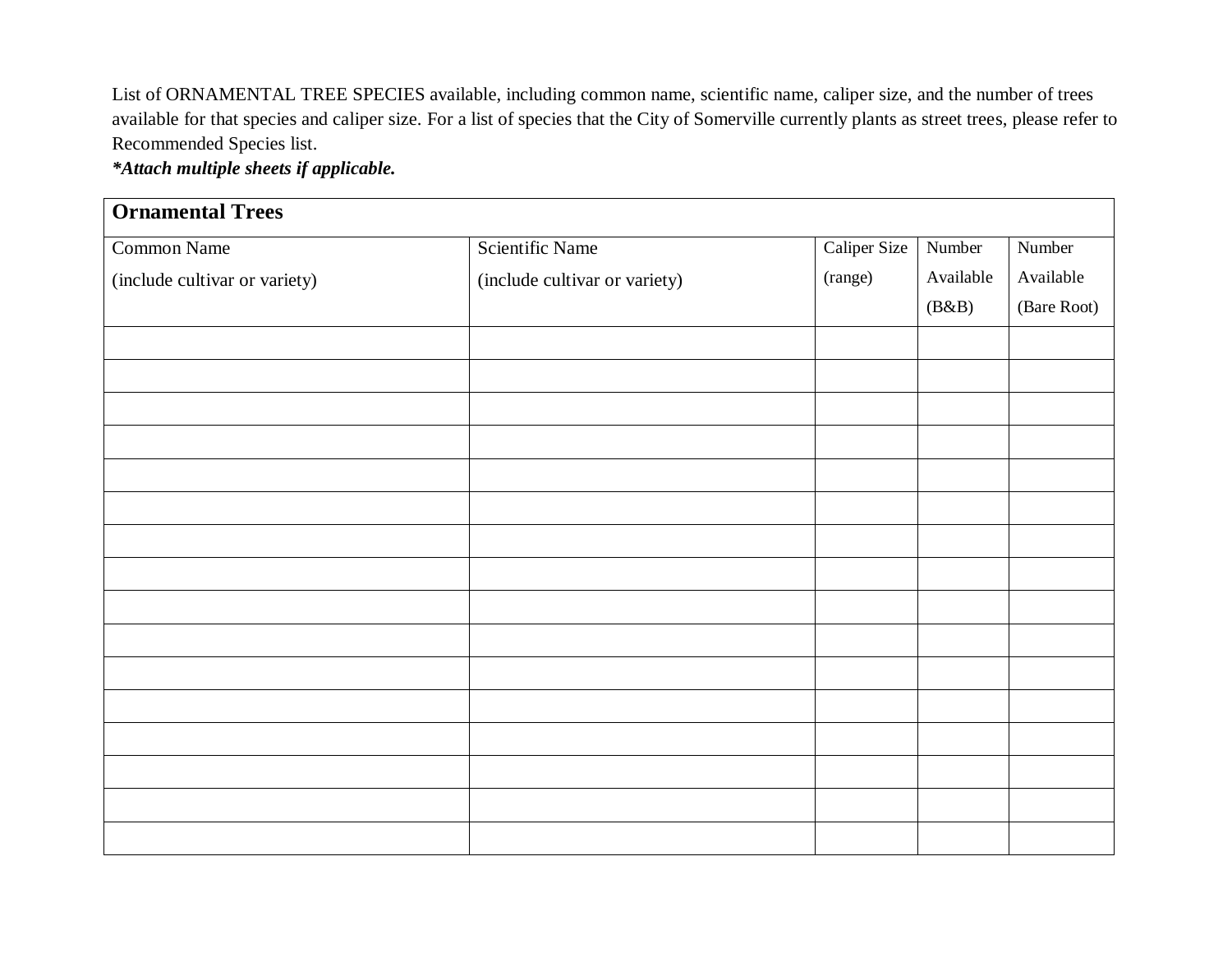**IFB#22-42:** Spring 2022 and Fall 2022 Tree Planting and Related Services

#### **Additional Instruction for Bid Submission due to COVID19 Emergency**

# **Livestream of Bid Opening:**

**Topic: BID OPENING: Spring 2022 and Fall 2022 Tree Planting and Related Services Time: Mar 8, 2022 02:00 PM Eastern Time (US and Canada)**

**Join Zoom Meeting https://us04web.zoom.us/j/79699221933?pwd=iOPq2IoTizxDIIMkhfprTXYDlBBMDM.1**

**Meeting ID: 796 9922 1933 Passcode: 8bWNKN**

## **Methods of Bid Submission:**

Bidders may submit bids in any of the following ways. All bids will be timestamped and must be received no later than 2:00 p.m.

1) Deposit your sealed bid package in the black drop box located by the School Street entrance to City Hall, located near the corner of School Street and 93 Highland Avenue.

2) Sealed bids can be sent to City Hall through the US Postal Service or other delivery service (e.g. FedEx, UPS).

3) BidExpress.com is an online bidding platform where bidders can submit all required documents. The fee to use this service is approximately \$35.00 unless your company has a subscription with BidExpress. You can access the bid package and forms via the City of Somerville BidExpress page at:

https://www.bidexpress.com/businesses/33100/home A user guide is attached for your reference.

4) For any technical assistance while submitting the online bid, please contact the BidExpress Customer support team at www.bidexpress.com.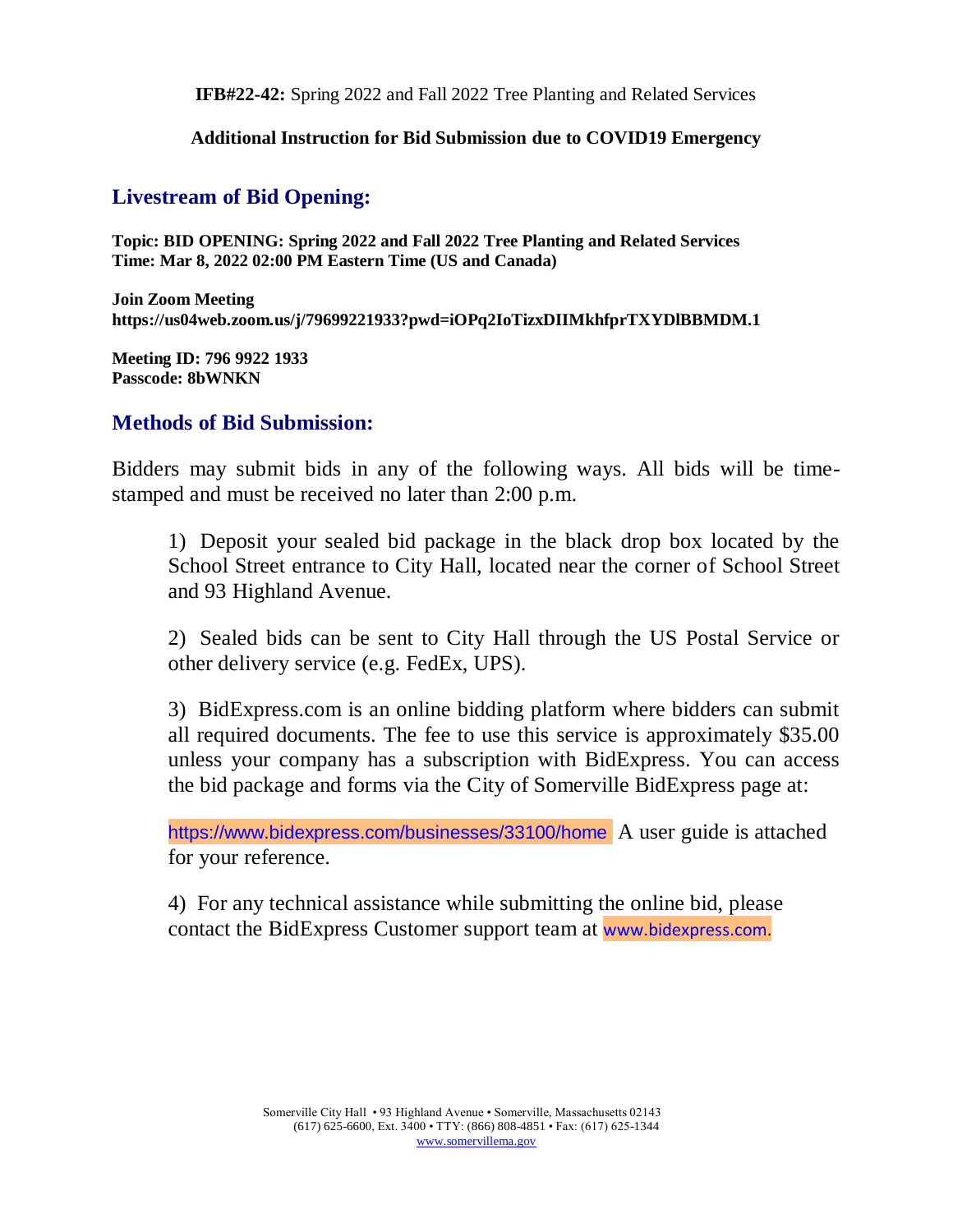

### **THE CITY OF SOMERVILLE, MASSACHUSETTS**

 **BidExpress User Manual**



With a prime objective to introduce greater efficiency and standardization, transparency, paper savings, and to provide the supplier community an equal, fair and unbiased access to opportunities, the City of Somerville [\(www.somervillema.gov\)](http://www.somervillema.gov/) is transitioning to electronic bidding, through the use of BidExpress website located at [www.bidexpress.com,](http://www.bidexpress.com/) commencing with November 25<sup>th</sup>, 2019 bid opening. Paper bids will continue to be received and accepted for most bids.

This Guide provides direction on requirement for electronic Bid submittal.

#### **Subscribing to BidExpress**

**Step 1**. **[Click Here](https://www.infotechexpress.com/registration/new?app_id=08b3d1713188df08d8970b79c2d30ea5628af16e53abe624a239557b2dcf3429&return_to=https%3A%2F%2Fwww.bidexpress.com)** to navigate to the Bid Express signup page.

**Step 2**. From there, you'll be prompted to enter some basic company/contact information to set up your account. a. Tip: It is best to set up your company's Bid Express account in the authorized signer's name – this is who will need to sign the bid once you are ready to submit an offer.

*\*Please note:* On the signup page you will see some information on how to pay-per-solicitation, or to buy a monthly subscription for \$50. Please select the best suited option.

**Step 3.** Once you submit your registration form, you'll be asked to confirm your account via the email address you provided during registration. Log into your email inbox, find the email notification, and activate your Bid Express account.

**Step 4.** Once the account is activated, you will be able to search for and select any **[City of Somerville](https://www.bidexpress.com/businesses/33100/home)** bids available on Bid Express by going to the 'Solicitations' tab in the Green Ribbon. Use the search bar at the top of that page to navigate to **[City of Somerville](https://www.bidexpress.com/businesses/33100/home)** bid.

**Step 5**. Once you find the bid you are looking for, click on it and you will be brought to the solicitation. From this page, you'll be able to read over the bid specifications, categories, terms, etc. or download any relevant attachments. However, to begin entering information, you'll first need to click the green 'Select for Bidding' button at the topright of the page. This will activate the solicitation, enabling you to fill it out and securely submit your bid.

**Step 6.** Once you have clicked **Select for Bidding**, you'll see some new buttons/features appear at the top of the solicitation:

a. The **Estimated Time Remaining** bar displays at the top of your bid. This lets you know how many days/hours/minutes remain to complete the bid. Once the bid deadline passes, the bid is locked and you will no longer have access to submit or make changes to your bid.

b. As you work on your bid, click **'Save Draft'** to save your progress as you go along.

c. When you feel your bid is complete, click **'Check Bid'** to ensure you have not missed any required fields.